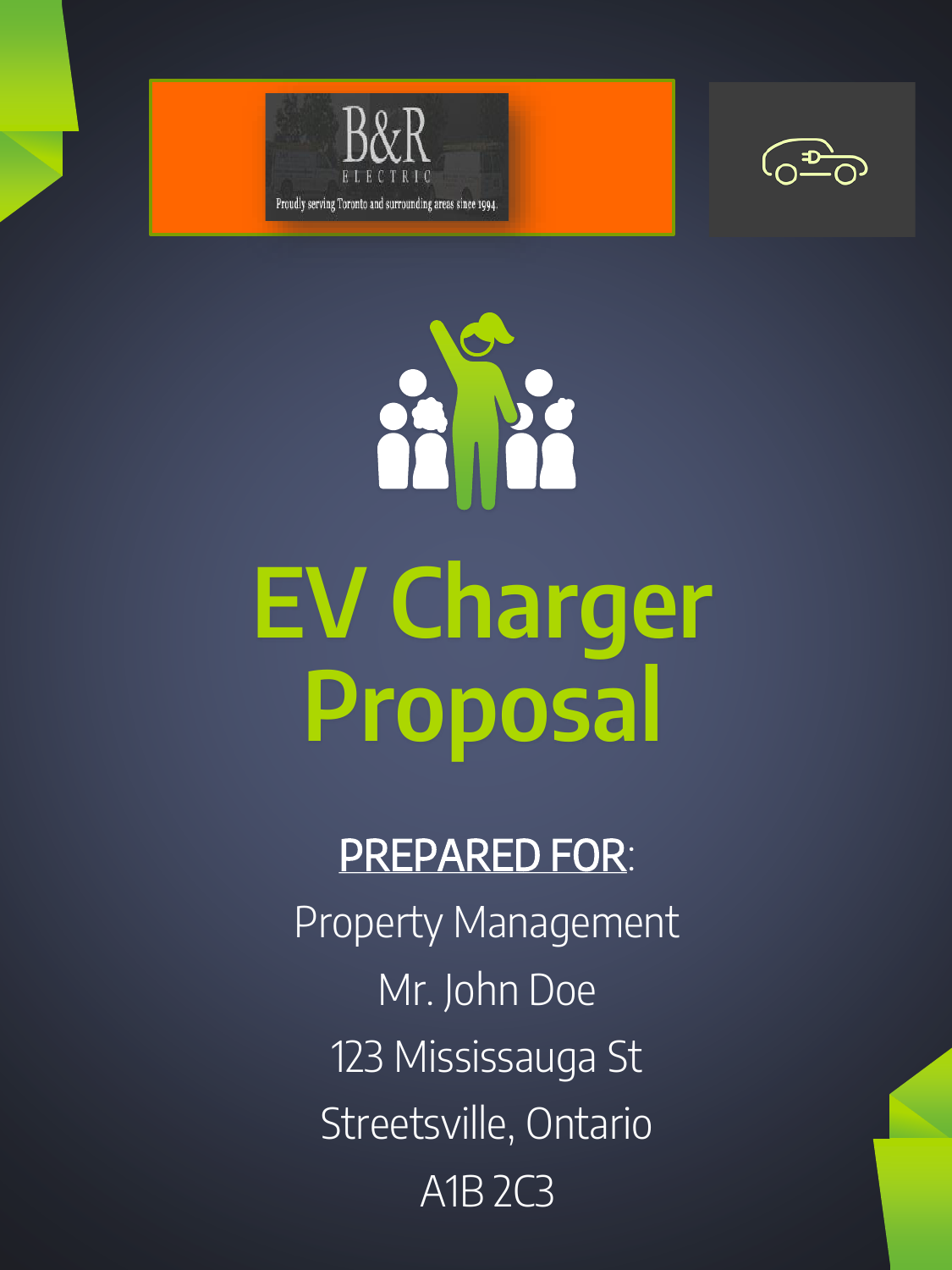# Revenue Generator EV Charger Proposal

#### Dear Mr. John Doe,

We are pleased to submit our quotation proposal for the initial introduction of 4 charging stations for the above referenced project.

#### EV Charging Network Services

• Our turnkey Management Services allow Property Management to install, connect and manage EV chargers 24/7 by offering:



- ✓ Access Control
- ✓ Reports
- ✓ Billing
- $\checkmark$  Technical Support
- ✓ Power Management
- Our Network System**<sup>1</sup>** are accessed by:
	- ✓ Property Managers through a Web Dashboard
	- ✓ Residents/Users by Mobile App and RFID**<sup>2</sup>** Access Card
- Property Management monetize their Investment by clients paying-per-use (by hour) using either of the following options available through our Network System**<sup>1</sup>** :
	- $\checkmark$  RFID, APP, Text message, and Web
	- $\checkmark$  Credit or Debit card via Google/Apple Pay

1: Third Party Partnership 2: Optional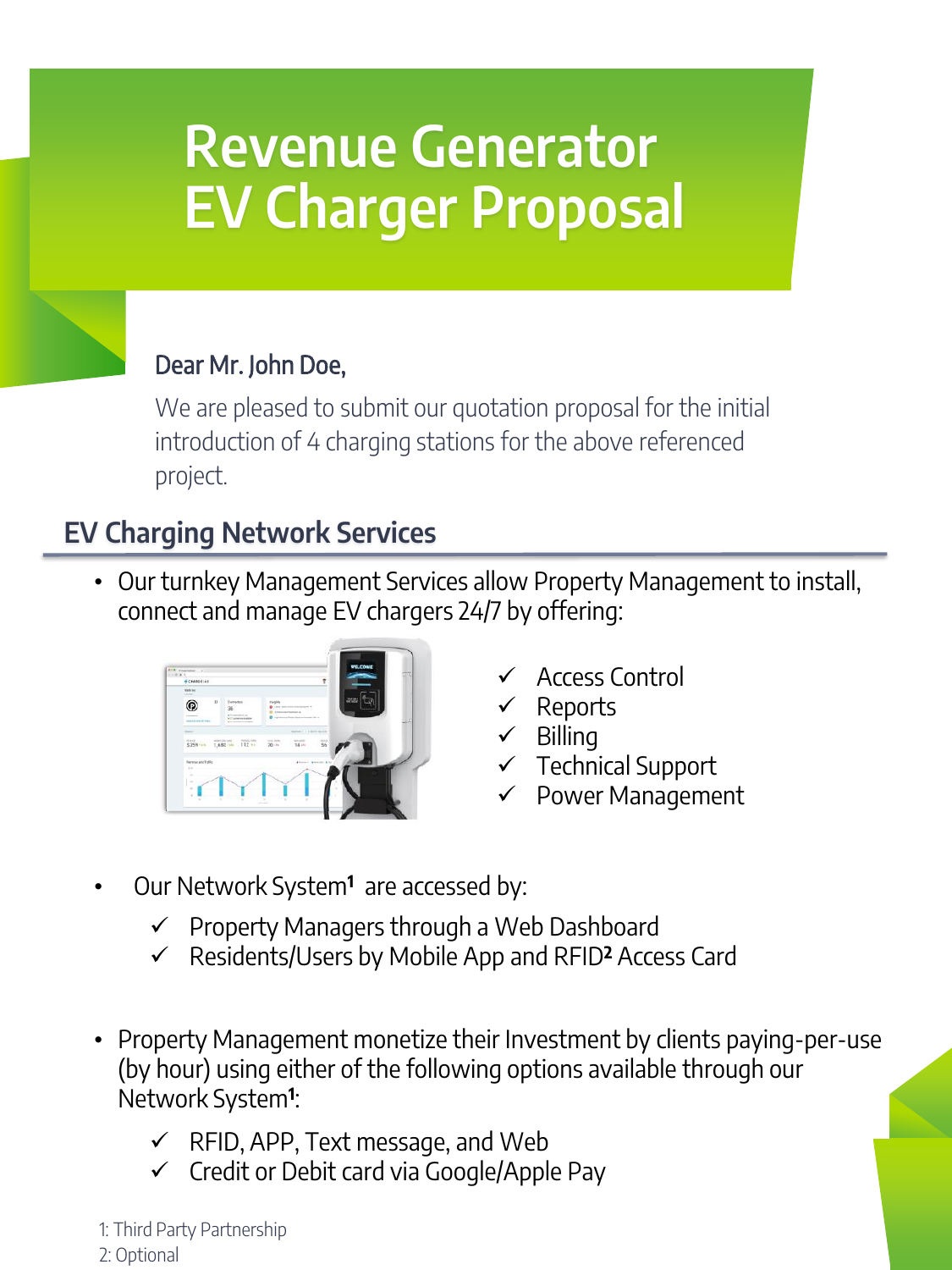# EV Charger Proposal

#### Electrical Scope of Work

- Choosing Power Management is crucial for future-proofing your Building installing a four 32Amp EV chargers on a Panel with only 80Amps available
- Electrical installation requires a 40Amp 208V dedicated circuit from the existing electrical room to the designated EV stations in the common area parking, for each charger. With available load sharing, this 160 Amp load will use 80 Amps max.
- Piping, wiring, coring and connections
- ESA permit is included

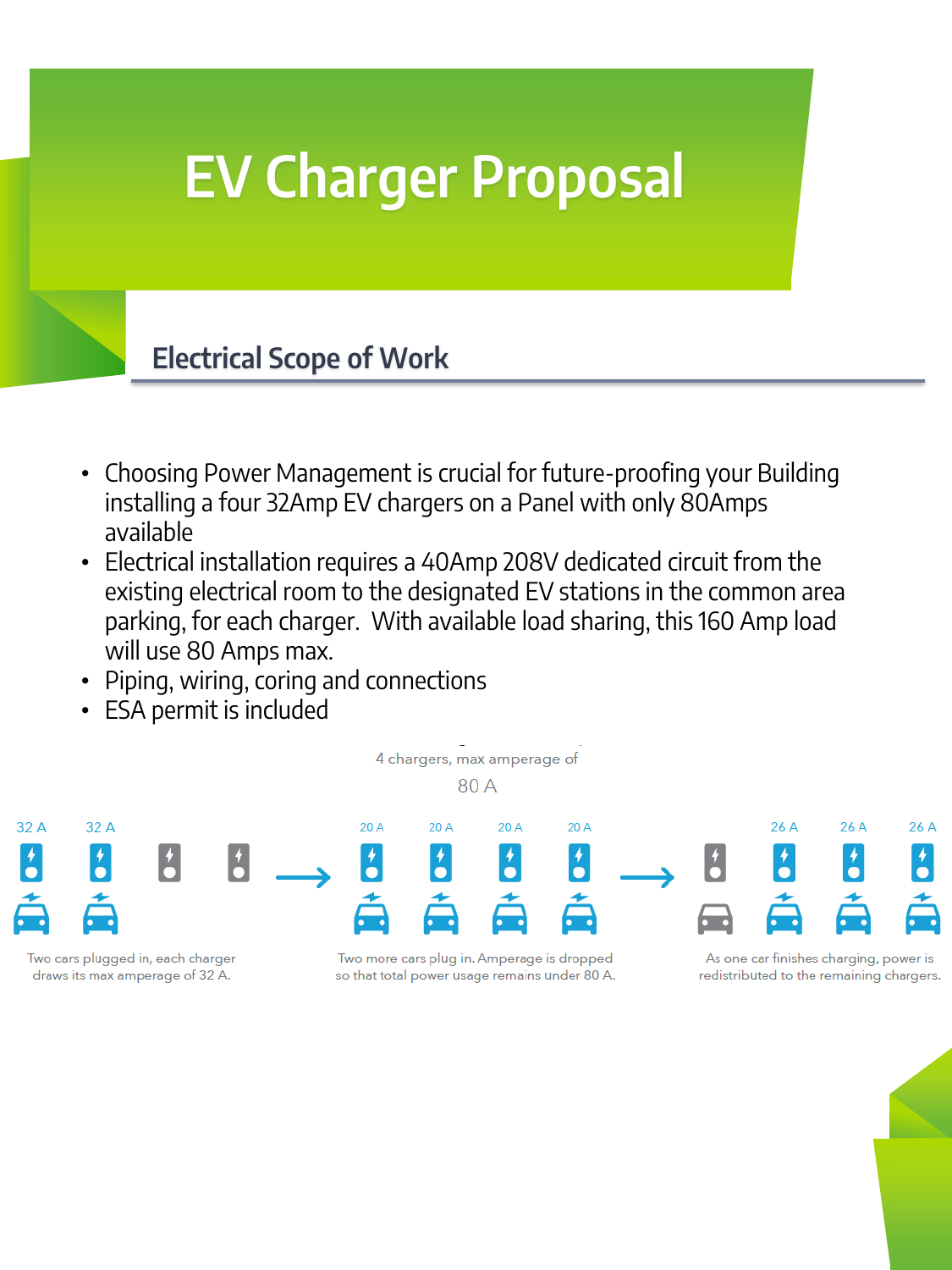# EV Charger Proposal

#### Hardware/Software Scope of Work



- Supply and install of 4 Level-2 Smart charges 32Amp 7.7 Kw, Wi-Fi, 4G . J1772 Universal connector with Networking capabilities via Wi-Fi and/or 4G. User interface ready with RFID reader for point of sale (EV Charging Network Service required)
- 4 Customized hardware wraps
- Wifi or 4G to be confirmed and is not included in this proposal. Additional costs may apply
- 3-year manufacturer's warranty and 2-year Labour warranty

**Total Project Cost………………..………..\$0.00+HST**

### EV Network System Pricing (monthly Service)

We offer 3 tiers of service plans for your convenience:

|                                       | <b>Essentials</b> | <b>Standard</b> | Premium   |
|---------------------------------------|-------------------|-----------------|-----------|
|                                       |                   |                 |           |
| Level 2 networking                    |                   |                 |           |
| Transaction fee <sup>1</sup>          |                   |                 |           |
| Connect any OCPP charger              |                   |                 |           |
| Dashboard access                      |                   |                 |           |
| <b>Bill end-user fees</b>             |                   |                 |           |
| 24/7 call center support              |                   |                 |           |
| Operations & maintenance <sup>2</sup> | per month         | per month       | per month |